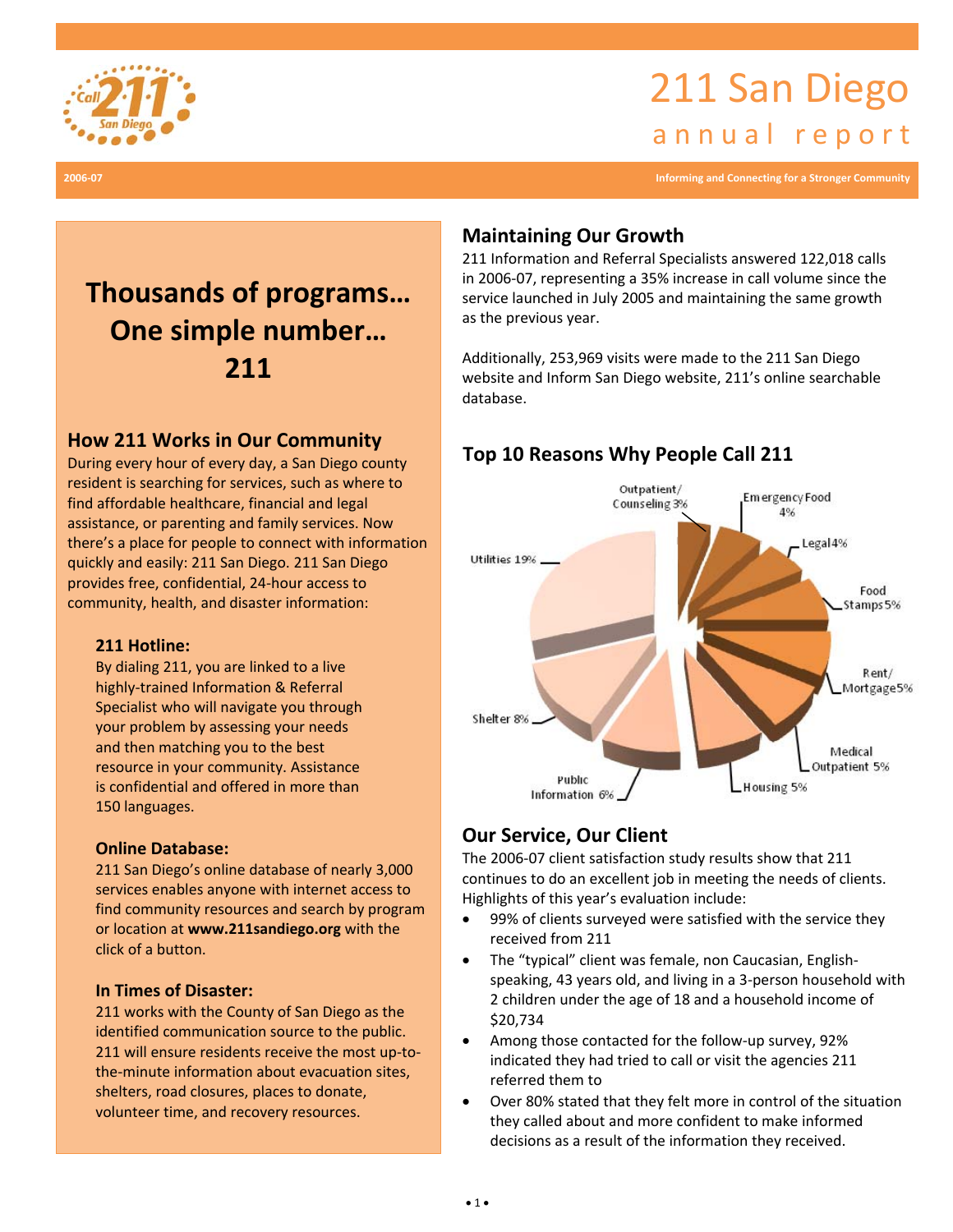

# **Achieving and Ensuring Best Management Practices**

211 San Diego, a member of Alliance of Information and Referral Systems (AIRS), successfully attained the AIRS accreditation with highest honors after a two-year  $\frac{m}{\text{other}}$  application process. Accreditation determines, through a comprehensive

process, whether an organization meets the AIRS Standards for professional Information and Referral. Having submitted and passed the formal application in May 2006 and AIRS site visit in April 2007, 211 was recognized for a number of "best practices," including the quarterly report to the Board reflecting our agency's progress identified through "Critical Success Indicators" evaluation system.

## **211 Beyond Our Region**

Through a group of eight 211 providers, the 211 Southern California Collaborative, 211 San Diego develops mutual aid agreements and shares experiences and information that impact collective efforts. This model demonstrates effective ways that 211 providers can work together to improve local services and strengthen capacity, especially during times of disaster.

On a statewide level, 211 San Diego has provided leadership for over five years in an effort to provide 211 services to 100% of the California population by 2010. Since the first launch of 211 in California with Ventura County in February 2005—followed quickly by San Diego, Los Angeles and others in July 2005—access to 211 has spread to 80% of Californians. The 211 California leadership team continues its work to assure that *all state* residents have access to this critical social resource.

## **Making Help Easier to Access**

Verizon Wireless joined AT&T (Cingular), Cricket, Sprint/Nextel, and T‐Mobile wireless services in making 211 available to all San Diegans through all major cell phone providers.



Blue phones were added to lobbies of four courthouses so that individuals who are mandated to complete a program have direct access to a 211 Information and Referral Specialist.

211 also upgraded its TTY system to assist the hearing impaired more efficiently; the new

program captures a conversation between the client and call specialist on screen making the process easier for both parties.

211 developed "focus pages" on our online database for people and agencies looking for specific information on such topics like First 5 Commission of San Diego programs, HIV/AIDS, parenting, disaster, board and care facilities, and homeless services.



# **Helping San Diego County through a Disaster**

211 San Diego worked extensively over the past year to integrate a disaster response component into its core mission:



*Securing Funding* 211 San Diego completed an initial contract with San Diego County Health and Human Services to increase our public information capacity in the case of a public health emergency. We also received funding through the Homeland Security Grant to provide crucial communications and monitor unsolicited donations during times of disaster.

**Laying the Foundation** 211 hired a Disaster Planner responsible for updating the Emergency Operations Plan and creating a disaster preparedness budget for the agency. These components include internal plans to respond to all foreseeable emergencies affecting the 211 facility and staff. In addition, OES also designated \$120,000 from the Homeland

Security Grant for 211 San Diego to purchase and install an emergency power generator. The generator guarantees that we will have the power to continue 211 service when a disaster strikes our region.

*Preparing Our Staff* 211 San Diego participated in the countywide, full-scale biological exercise as a full partner and the lead agency for emergency public information in April 2007. 211 San Diego's handling of emergency public information was rated a "major strength" in the *After Action Report*. 211 also functioned as a full partner in the San Onofre Nuclear Generation Station exercise that took place in April. FEMA evaluators lauded 211 San Diego's handling of public inquiry.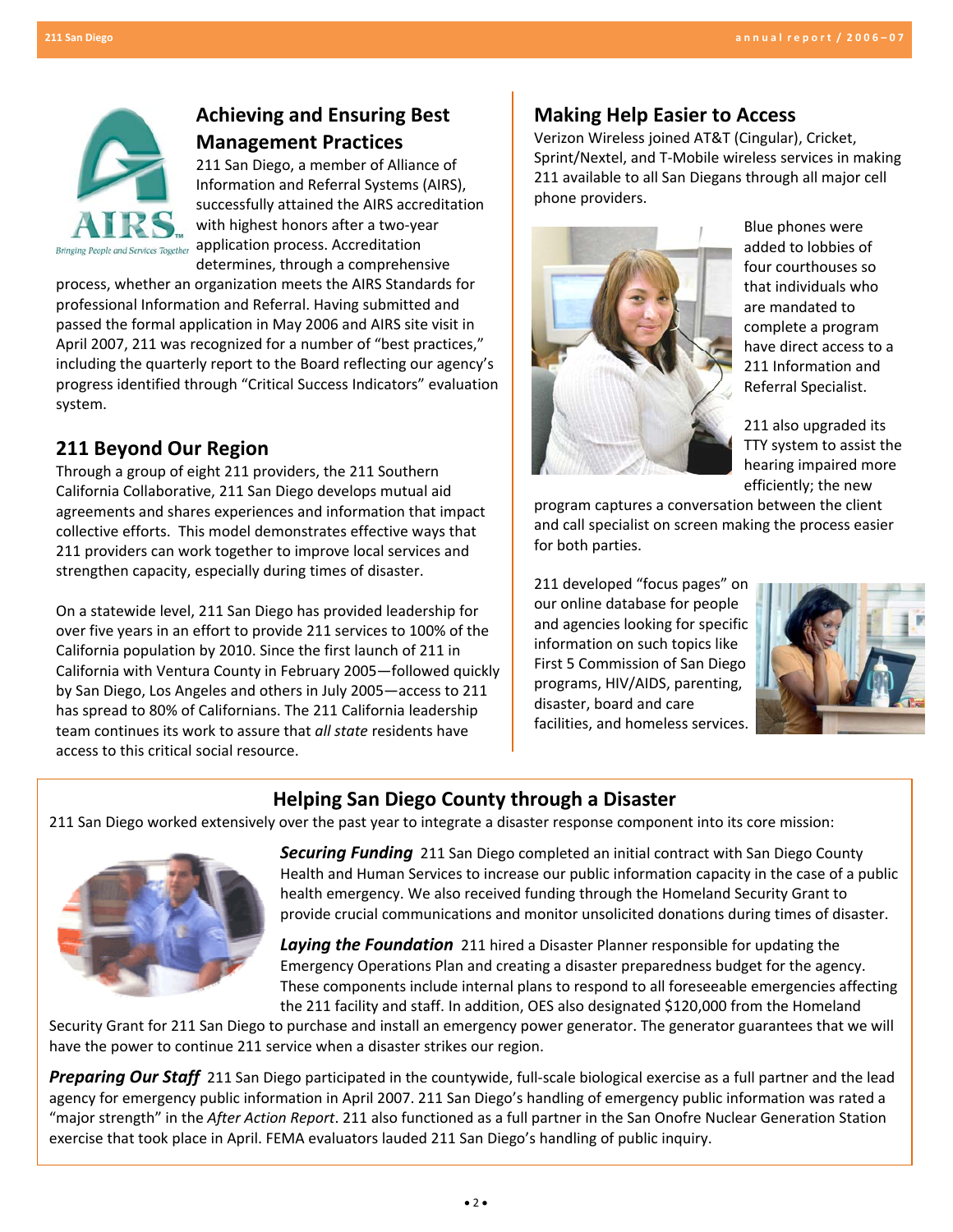## **Expanding Our Funding Base Through Partnerships**

211 San Diego—a community effort reflected by its many private, public, and nonprofit partnerships—is grateful for the support of our founding funders:

- The First 5 Commission of San Diego
- **●** The County of San Diego
- ◆ San Diego Gas & Electric
- The United Way of San Diego County
- Weingart-Price Fund at the San Diego Foundation
- Kaiser Permanente

211 San Diego focused on resource development and the stewardship of financial partners and programs during this fiscal year.



*From left to right: Randall Marks of First 5 Commission, Yole Whiting of SDG&E, San Diego Board of Supervisors Chairman Greg Cox, Diane Strum of Kaiser Permanente, Doug Sawyer of the United Way of San Diego County, and Mike Bardin of Scripps Health and Chair of the CHIP Board of Directors at 211 San Diego's Fourth Annual 211 Day Luncheon*

#### *Expanding Our Mission to Help Cities and Their Residents*

211 San Diego partnered with the League of California Cities San Diego County Division to encourage financial support among all the cities in the region. The League of California Cities distributed a support letter recommending each city to budget 20 cents per individual in their respective populations.

The City of Poway responded to the letter by authorizing a \$5,000 contribution to support 211 San Diego, followed by the Cities of Del Mar, Escondido, and Solana Beach. Additional cities are expected to contribute in the 2007‐08 fiscal year.

## *Working to Build Awareness of 211*

Scripps Community Health Fund donated \$20,000 for

## **211 San Diego Funders July 1, 2006 to June 30, 2007**

**\$900,000 and Over** First 5 Commission of San Diego

#### **\$100,000 to \$899,999**

County of San Diego Health and Human Services Agency County of San Diego Office of Emergency Services San Diego Gas & Electric United Way of San Diego County

#### **\$15,000 to \$99,999**

County of San Diego Medical Administrative Activities Food Stamp Media Pilot Program Scripps Health Community Benefit Fund Weingart‐Price Fund at The San Diego Foundation

### **Up to \$14,999**

Bilateral Safety Corridor Coalition City of Escondido City of Poway Food Bank Outreach Program Reach Out Union Bank of California

## **211 San Diego Founding Funders:**







**United Wav of San Diego County** 





Sempra Energy utility"

**MARK** KAISER PERMANENTE。

211 San Diego's outreach efforts to increase the awareness and use of 211 in the Hispanic and Somali communities. This funding allowed us to research and work with various agencies whose client base consists of the two communities, and most specifically, to secure a Somali Information and Referral Specialist. In addition, San Diego Gas & Electric continued its historical support by providing 211 with \$150,000 to work with San Diegans seeking utility assistance when calling 211, while Union Bank of California provided \$6,250 in unrestricted funds to 211 San Diego.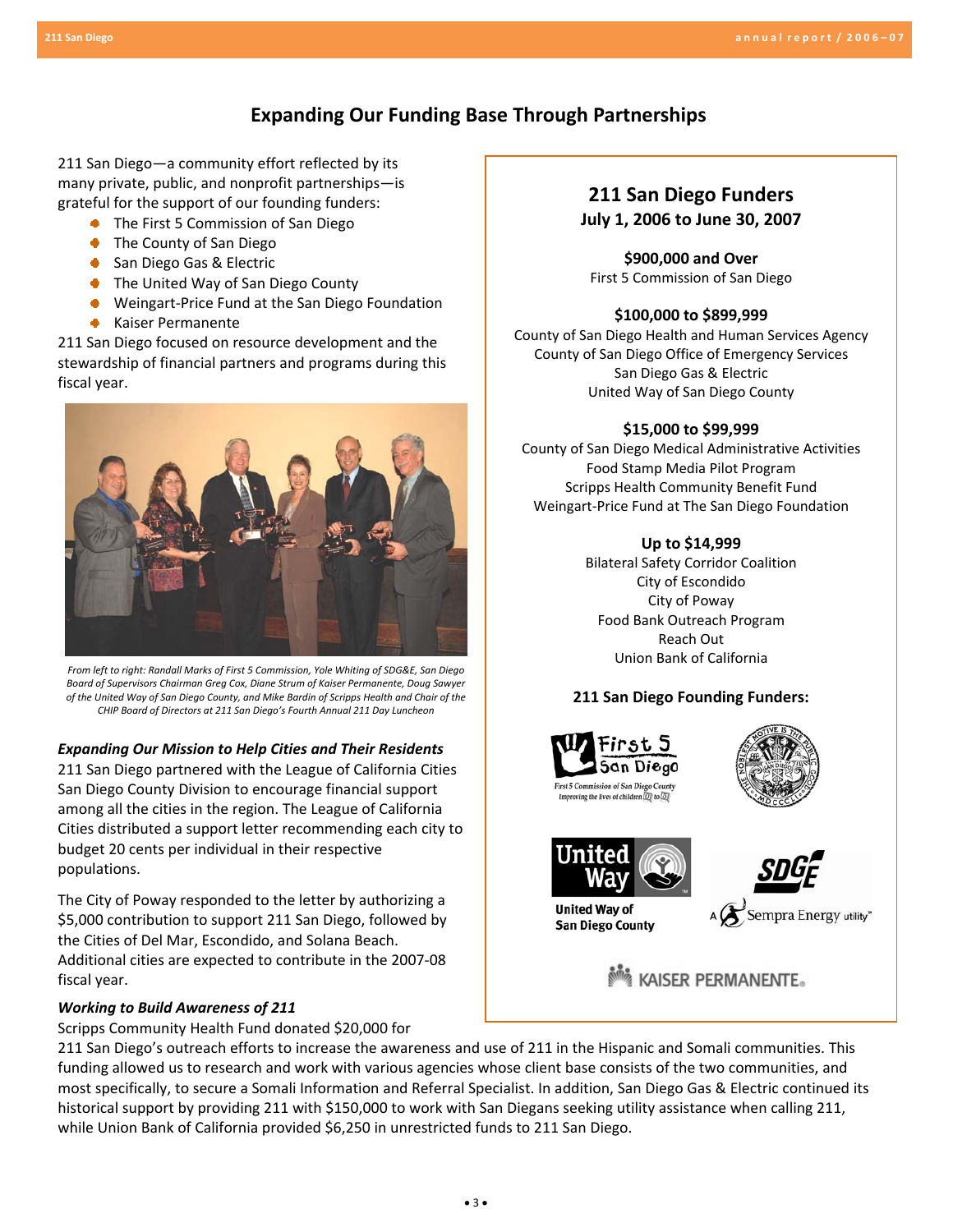# **Friends of 211 July 1, 2006 to June 30, 2007**

We truly appreciate all gifts made to 211 San Diego by our *Friends of 211*. Your donations have helped us put community services at the fingertips of all San Diegans. If we omitted, misspelled, or listed your name incorrectly, please accept our apology for this inadvertent error, and contact our administrative desk at (858) 300‐1300.

## **\$1,000 +**

Penny and Julien L. Abell Roben and Fred Gerson Henry W. Haimsohn Fund of the Jewish Community Foundation Sara Matta Stacey Nakahara Mary Norvell The Padres Foundation Diane Strum William and Norma Verbeck Yolanda A. Whiting

## **\$200 to \$999**

Michael Bardin Clyde H. Beck, Jr., M.D. Phil Blair Bruce and Elaine Boland Howard W. Brotman Sarah Dubin‐Vaughn Daryl Franz Kristin Garrett Michael and Holley Godfrey Jim and Helene Greene Timothy Haviland Paul Joseph Kerry E. Mayer‐Foster Donald and Rita Morgan Jack Petralia Rhonda L. Phelps Anthony and Bridgette Torres Mary R. Truman Yvette Vazquez Vista Hill Foundation Anne Watkins Judith R. Yates Carol Young, M.D. Charlene Zettel

#### **\$50 to \$199**

Steve and Betty Allman, In honor of Gina Hallen Anonymous (1) Margaret W. Budd Carolyn Butterfield Valerie Crane Judy Garrett Ronald P. Gerber James T. Hay, M.D. Global West Pamela A. Gould Donna Johnson William and Christine Lewis Sandra Liflander Niel McNab Cindy Olmstead Lori Ritman Bettie Shepherd Skiljan Family Erin Spurlock Jerry and Anne Stundahl Claude Townsend Karen Wells

#### **Up to \$49**

Anonymous (2) Greg Anglea Ruth Landaal Lucinda Nord George Scolari Alda Tessier, M.D. Charles Wigle, In honor of the 211 staff **National 211 Day: Celebrating Our Partners February 11, 2007**

211 San Diego held its Fourth Annual 211 Day Celebration on February 9, 2007 to honor and recognize 211 San Diego partners who contribute to the success of the 211 service in the community. The luncheon was coined a success, with more than 120 guests in attendance and over \$17,000 raised with the help of seven table sponsors underwriting the cost of the event. Sponsors included Barney & Barney, Community Health Improvement Partners; Del Mar Community Connections; Foley & Lardner, LLP; Gatto, Pope, and Walwick, LLP; San Diego Gas & Electric; Scripps Health; and United Way of San Diego County. 211 San Diego thanks all of our friends who supported us in celebrating our partners.

Penny Abell Buck Abell Chana Anderson Tia Anzellotti Wainani Au Oesterle Sally Baldus Michael Bardin Herberto Batiz James Beaubeaux Phil Blair Anette Blatt Bruce Boland Elaine Boland Celia Brewer Raveena Bridinger Howard Brotman Dwane Brown Scott Brown Shannon Brown Carolyn Butterfield Yvette Canaba Rob Carley Claudia Carrillo Liliane Choney Melanie Cohn Mary Colacicco, Ph.D. Sharon Corrigan Supervisor Greg Cox Jennifer Danzig Mary Davis Robert Dean Julie DeBenedetti Irma DePratti Sarah Dubin‐Vaughn Noelle Edwards Daryl Franz Bob Freels Kristin Garrett August Ghio Mike Godfrey

Helene Greene Jim Greene Catrina Gregory Michael Guin Jeanette Hadaway Henry Haimsohn Tim Haviland Mike Haworth Phyllis House‐Cepeda Maleka Hurley Paul Joseph Maria Kish Thersa Latosh Gregg Lawless Jack Leggett Pat Libby Edward Lopez Leah Lubinsky Christian Lytle Debbie Macdonald Randall Marks Jill McGhee Paul McNally Elizabeth McPhail Cheryl Moder Don Morgan Rita Morgan Maddy Morris Doug Myrland Susan Myrland Teri Newman Olivia Nguyen Stacey Nakahara Mary Norvell Jennifer Palombo Michael Parenteau Emily Perey Mitchell Perey Kristie Peterson Jack Petralia

Mayor Lori Holt Pfeiler Rhonda Phelps Stasia Place Holly Porter Diane Racicot Lori Ritman Gerry Ronquillo Bob Ross Rene Santiago Gloria Saporito Doug Sawyer George Scolari Shreya Shah Katie Shultz Terry Sinnott Ahmed Solomon Tom Storer Diane Strum Carol Young, M.D. Catherine Zappacosta Charlene Zettel Scott Suckow Bridgette Torres Claude Townsend Mary Truman Elizabeth Urquhart Kathryn Vaughn Aida Velazquez Lisa Vandervort Yvette Vazquez Stephen Velez‐Confer Kirk Walwick Karen Wells Carol Williams Yolanda Whiting Ed Whitmore Judith Yates Steve Yi

*211 San Diego is a nonprofit 501(c)(3) organization. Individual, corporate, foundation, government, and United Way funding support 211 San Diego. Donations to 211 are fully tax‐deductible. Our tax identification number is 33‐1029843.*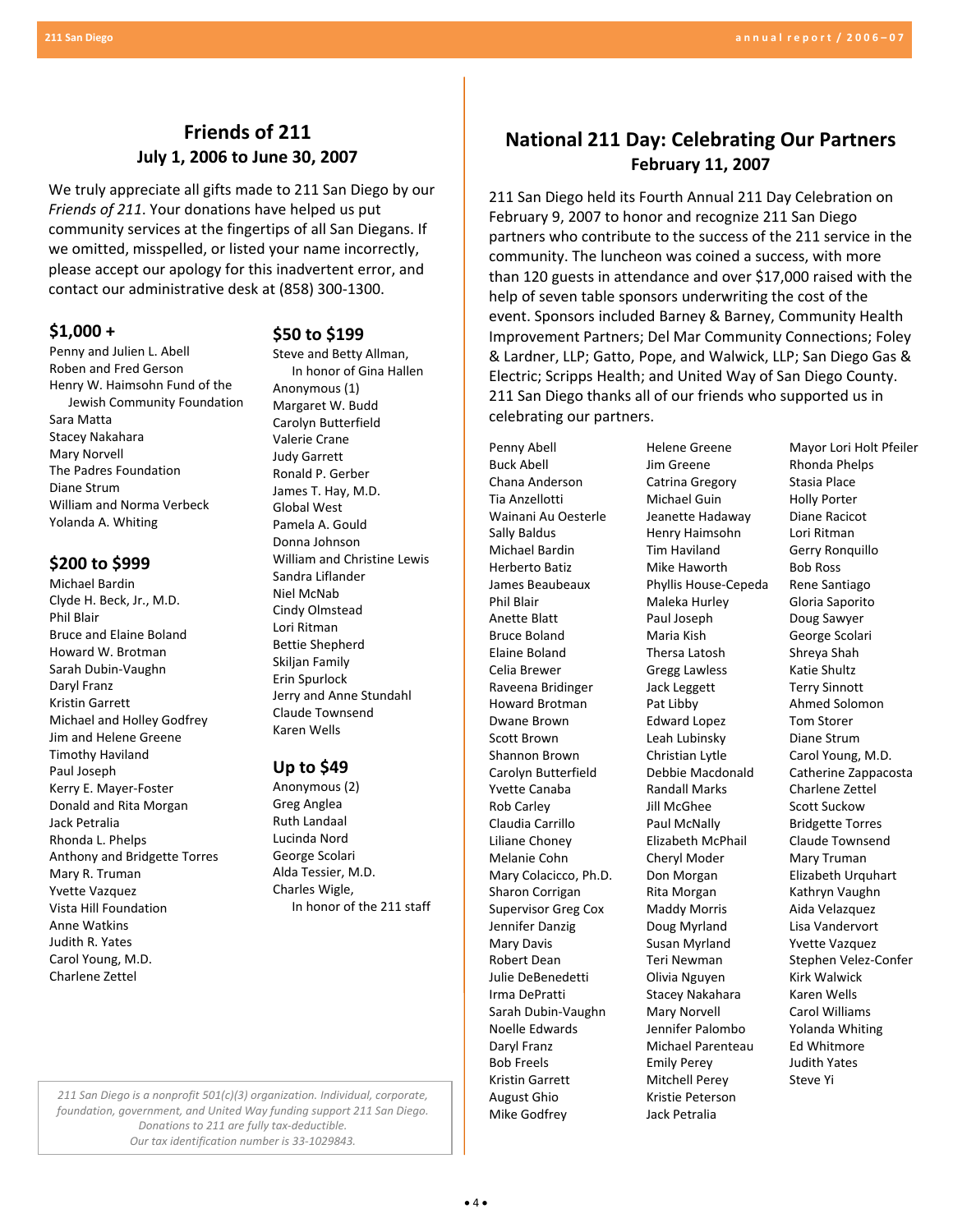## **The Faces Behind 211 San Diego July 1, 2006 – June 30, 2007**

#### **211 San Diego Board of Directors**

Henry Haimsohn, Board Chair Howard W. Brotman, Board Treasurer Penny Abell, 211 San Diego Coalition Chair and Board Secretary Clyde H. Beck, Jr., M.D., Scripps Health Edward J. Carnot, Attorney Charles C. Ertl, Ph.D., San Diego Coalition for Mental Health James T. Hay, M.D., F.A.A.F.P. Joan Landguth Licensed Clinical Social Worker, UCSD Stacey L. Nakahara, Gatto, Pope, & Walwick, LLP Mary Norvell, Procopio, Corey, Hargreaves & Savitch, LLP Diane Strum, Kaiser Permanente Yole Whiting, San Diego Gas & Electric Gordon Wiens, Bank of America

## **211 San Diego Leadership Committee**

Penny Abell, 211 San Diego Coalition Chair Nancy Bowen, M.D., County Public Health Officer Greg Cox, County Board of Supervisors Sister RayMonda DuVall, Catholic Charities Kathryn Lembo, South Bay Community Services Sara Matta, 211 San Diego Jack McGrory, Price Charities Judge James Milliken, Superior Court, Retired Victoria Penland, Council of Community Clinics Lori Holt Pfeiler, Mayor of Escondido Antonio Pizano, MAAC Project Ruth Riedel, Ph.D., Alliance Healthcare Foundation Doug Sawyer, United Way of San Diego County Jean Shepard, Health and Human Services Agency Pamela B. Smith, Aging and Independence Services Laura Spiegel, First 5 Commission of San Diego County Cecil Steppe, San Diego Urban League Chris Van Gorder, Scripps Health Chief Scott Walker, Bonita‐Sunnyside Fire Department Larry Willette, San Diego Trust Bank

## **211 San Diego Coalition**

Penny Abell, Chair Michael Bardin, Scripps Health James Beaubeaux, San Diego County Medical Society Peggy Beers, Mental Health America of San Diego County Erika Black, Office of County Board Supervisor Pam Slater Leslie Bojorquez, Home Instead Senior Care, East County Susanne Boston, County Maternal, Child & Family Health Services Carol Bos, Sharp HealthCare Jean Bruni, Employers Legal Advisors of California Karen Butler, San Diego Police Department Linda Cannon, County Mental Health Services Sandi Capuano, Center for Community Solutions Anna Cardenas, YMCA Childcare Resource Services Rob Carley, Full Access & Coordinated Transportation, Inc. Jeff Clellen, County Aging and Independence Services Shirley Cole, North County Lifeline Rick Collantes, First 5 Commission of San Diego Terry Cunningham, County Office of AIDS Coordination Angie DeVoss, Consultant Phil Dietz, (formerly with) United Way of San Diego County Missy Donnelly, Consultant Lynn Eldred, First 5 Commission of San Diego Kristin Garrett, Community Health Improvement Partners (CHIP) Claudia Gastelum, Reach Out Project Roben Gerson, San Diego Public Library Stephanie Gioia, County Board Supervisor Ron Roberts Terri Gomez, County Kids Health Assurance Network Mary Jo Grubbs, Community Volunteer Anna Hennessy, County Aging and Independence Services

#### *211 San Diego Coalition, continued…*

Catherine Hill, League of California Cities – San Diego Division Maleka Hurley, Community Health Improvement Partners (CHIP) Susan Infantino, City of San Diego – Fire Communications Mary Joyce, United Behavioral Health, Access and Crisis Line Anna Knuth, San Diego Police Department Joan Landguth, Licensed Clinical Social Worker, UCSD Deborah Lester, Regional Task Force on the Homeless Debbie Macdonald, YMCA Childcare Resource Services Debbie Marshall, Area Board 13, State Council on Developmental Disabilities Jeannine Nash, Meals‐on‐Wheels Greater San Diego Carol Neidenberg, Consumer Center for Health Education and Advocacy Kathy Patoff, Union Bank of San Diego Mitchell Perey, Dignified Living Choices, Inc. Dan Petro, San Diego Police Department Sherri Petro, VPI Strategies Stasia Place, County Office of Emergency Services Tracy Ream, Neighborhood Healthcare Bettie Reinhardt, NAMI San Diego Connie Roberts, Institute for Collaborative Partnerships Vanessa Rodriguez, Center for Community Solutions Rene Santiago, County Health and Human Services Agency George Scolari, Community Health Group Shreya Shah, Community Health Improvement Partners (CHIP) Diane Strum, Kaiser Permanente Anne Stundahl, Information and Referral Network Scott Suckow, Mental Health America of San Diego County Verna Tabor, Center for Community Solutions Sharyn Tolle, Consultant Yolanda Valdez, County Health and Human Services Agency Ofelia Valdez‐Najar, County Health and Human Services Agency Jerry VanLeeuwen, City of Escondido Milton J. Webb, County HIV, STD & Hepatitis Branch Dianne Williams, County Kids Health Assurance Network Charles Wyborney, San Diego Public Library Judith Yates,

Healthcare Association of San Diego and Imperial

## **211 San Diego Staff**



Linda Anderson Melanie Austin Bill Barrett Victoria Collins Sha Curington Danielyn Dacon Debbie Diemert Layla Diriye Debra Fitzgerald Mona Freels Luisa Gamez

Juan Garcia Carmen Godinez Marissa Gonzalez Sandra Gutierrez Perla Hernandez Maria Huerta Deborah Kiala Cassie Lewis‐Beevers Elizabeth Lirio Adriana Lloyd Kip Makkonen

Sara Matta Beckie Neely Billl Norris Kristen Olafson Claire Oksayan Jamilah Peraza Cassandra Reese Reina Retana Varelly Revell Aidee Roman Amy Schofield Connie Seelig Thelma Staley Kevin Starks Meg Storer JT Simkins Nancy Tarbell Betty Timko Lucy Velazquez Fue Vue Sandy Wilson Jim Yber